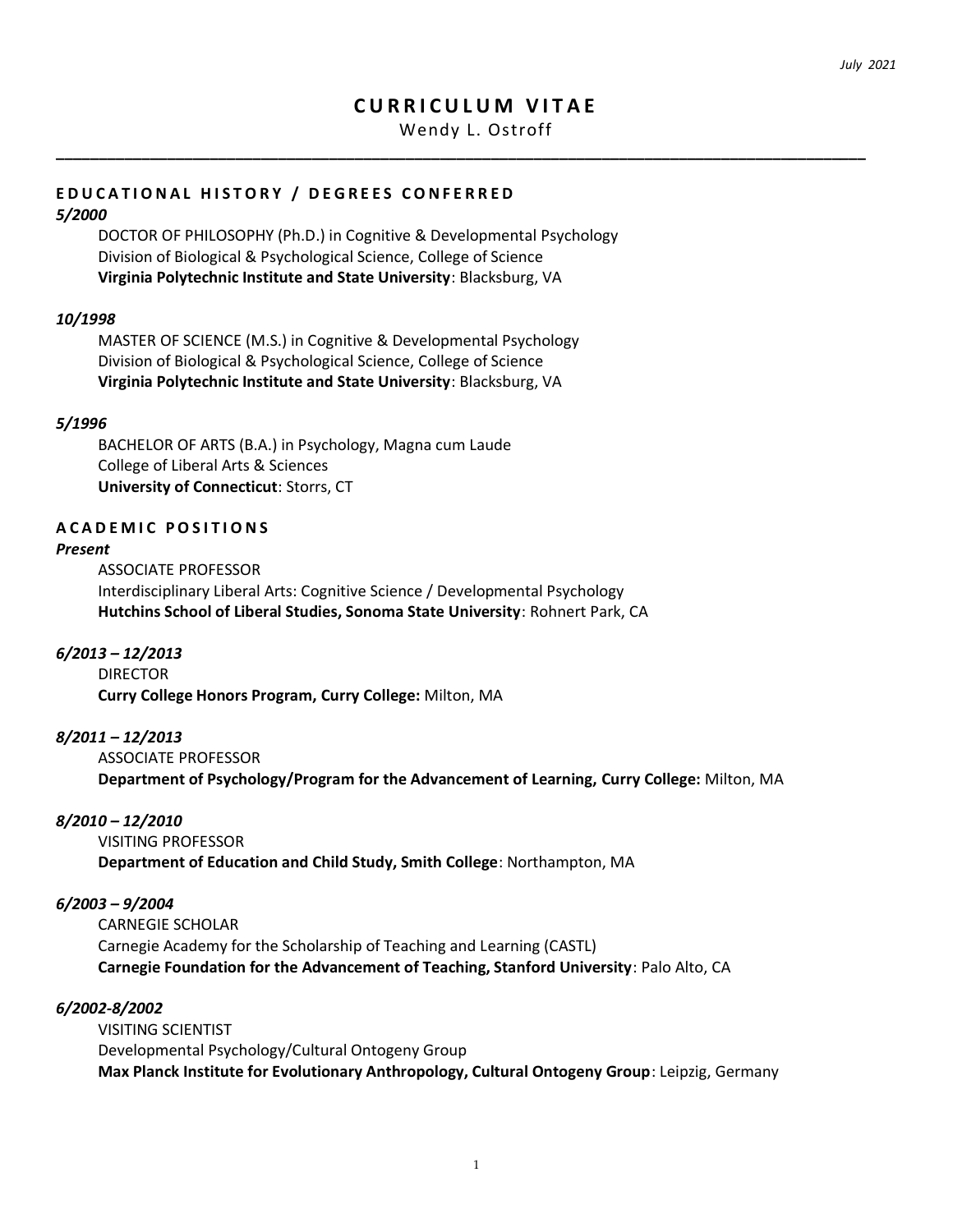## *8/2000 – 7/2006*

ASSISTANT PROFESSOR Interdisciplinary Liberal Arts: Cognitive Science / Developmental Psychology **Hutchins School of Liberal Studies, Sonoma State University**: Rohnert Park, CA

## **R E S E A R C H & S C H O L A R S H I P**

*P U B L I C A T I O N S*

#### *Books*

Ostroff, W.L. (in preparation). *Empowering Young Children: How to Breed Deep Transformative Learning for a Socially Just World.* New York, NY: Routledge. (Contract Signed: March 3, 2021).

\_\_\_\_\_\_\_\_\_\_\_\_\_\_\_\_\_\_\_\_\_\_\_\_\_\_\_\_\_\_\_\_\_\_\_\_\_\_\_\_\_\_\_\_\_\_\_\_\_\_\_\_\_\_\_\_\_\_\_\_\_\_\_\_\_\_\_\_\_\_\_\_\_\_\_\_\_\_\_\_\_\_\_\_\_\_\_\_\_\_\_\_\_\_\_

Ostroff, W.L. (2016). *Cultivating Curiosity in K-12 Classrooms: How to Promote and Sustain Deep Learning*. Alexandria, VA: ASCD. (Book Release Date: July, 2016).

Ostroff, W.L. (2012). *Understanding How Young Children Learn: Bringing the Science of Child Development to the Classroom*. Alexandria, VA: ASCD. (Book Release Date: August 24, 2012).

Woolfolk Hoy, A. E., & Perry, N. (2012). *Child and Adolescent Development* (W. Ostroff, Contrib.). Columbus, OH: Pearson/Allyn & Bacon.

#### *Articles & Chapters*

Ostroff, W.L. (in press). Losing Track of Time: The Young Child's Meandering Path to Deep Learning. *Exchange: Bridging Research and Practice*, September/October Issue.

Ostroff, W.L. (2020). Teaching Young Children Remotely. *Educational Leadership, 78(3),* 20-25.

Ostroff, W.L. (2020). Empowering Children Through Dialogue and Discussion. *Educational Leadership, 77(7),* 14-20.

Ostroff, W.L. (2020). The Cognitive Science and Neuroscience of Young Children's Curiosity. *Exchange: Bridging Research and Practice*, May/June Issue, 20-26.

Ostroff, W.L. (2019). The Art and Science of Transformation in the Hutchins Seminar. In D. Hammond (Ed.), *Education for an Engaged Citizenry: The Hutchins School of Liberal Studies.* Independently Published.

Ostroff, W.L. (2015). Asking to Learn. *Educational Leadership,* 73 (1), 97 – 99.

Ostroff, W.L. (2014). Don't Just Sit There: Pay Attention! *Educational Leadership, 72 (2)*, 70 – 74.

Ostroff, W.L. (2000). *Non-linguistic influences on infants' nonnative phoneme perception: exaggerated prosody and visual speech information improve discrimination* (Doctoral Dissertation). Virginia Polytechnic Institute and State University, Blacksburg, VA.

Ostroff, W.L. (1998). *The perceptual draw of prosody: Infant-directed speech within the context of declining nonnative phoneme perception* (Master's Thesis). Virginia Polytechnic Institute and State University, Blacksburg, VA.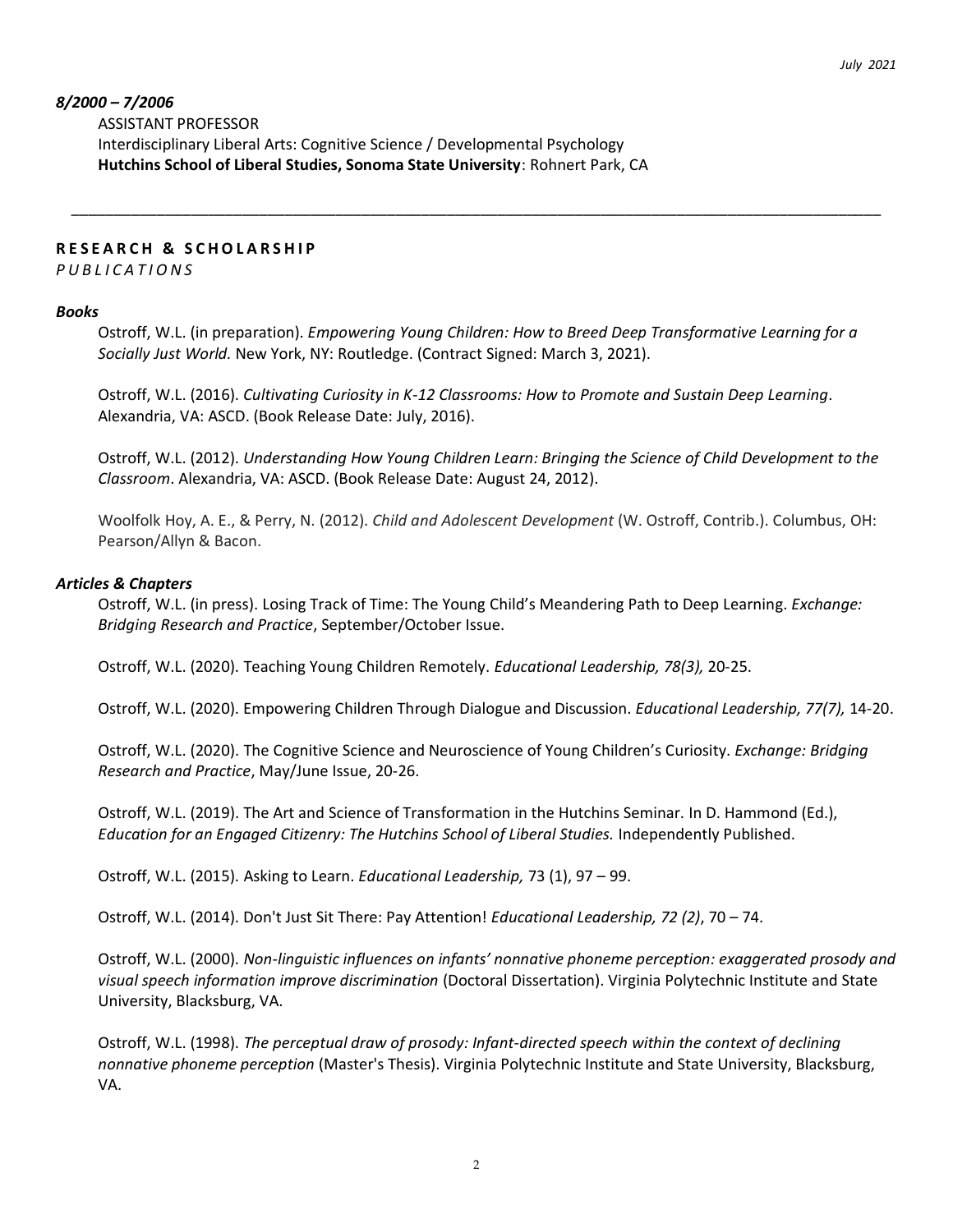Cooper, J.S., Ostroff, W.L. & Cooper, R.P. (1998). The role of rate in directing attention to infant-directed speech: a replication. *Infant Behavior and Development, 21*, 356.

Irwin, J.R., Green, J.A., Gustafson, G.E., & Ostroff, W.L. (1996). The role of the face in perception of infant sounds: A first look. *Infant Behavior and Development, 19*, 523.

## *I N V I T E D A D D R E S S E S*

### *8/14/21 – Dubai, UAE (VIRTUAL)*

## **European Training Center for Languages and Culture**

# *Keynote Speaker*

Ostroff, W.L. (2021).

Creating a Classroom Culture of Curiosity: Surefire Techniques for Engagement & Deeper Learning.

## *12/21/20 - Tel Aviv, Israel (VIRTUAL)*

## **Tel Aviv University, Sagol School of Neuroscience**

*Guest Speaker*

Learning.

Ostroff, W.L. (2020). Cultivating Curiosity in Young Learners.

## *12/17/20 - North Haven, CT (VIRTUAL)*

## **Slate School Education Idea Lab**

*Keynote Speaker* Ostroff, W.L. (2020). A Conversation About Curiosity-Driven Education with Julie Mountcastle.

#### *3/20/20 - Tiffin, OH*

## **Heidelberg University Education Summit**

*Keynote Speaker*  $\mathbf{r}$ Ostroff, W.L. (2018). Build YOUR Teaching Around Curiosity.

#### *3/6/20 - Seattle, WA*

## **Rehab Seminars General and Special Education Conference**

 $\blacksquare$ *Keynote Speaker* Ostroff, W.L. (2018). Cultivating Curiosity in K-12 Classrooms: Surefire Techniques for Engagement & Deeper

#### *11/15/19 - Milwaukee, Wisconsin*

## **Wisconsin Early Childhood Association Conference**

 $\blacksquare$ *Keynote Speaker* Ostroff, W.L. (2018). Cultivating Curiosity and Inspiring Wonder in Young Learners.

#### *11/12/19 - Myrtle Beach, South Carolina*

## **Coastal Carolina University Early Childhood Panel**

*Speaker* Ostroff, W.L. (2018). Applying the Science of Early Childhood Development.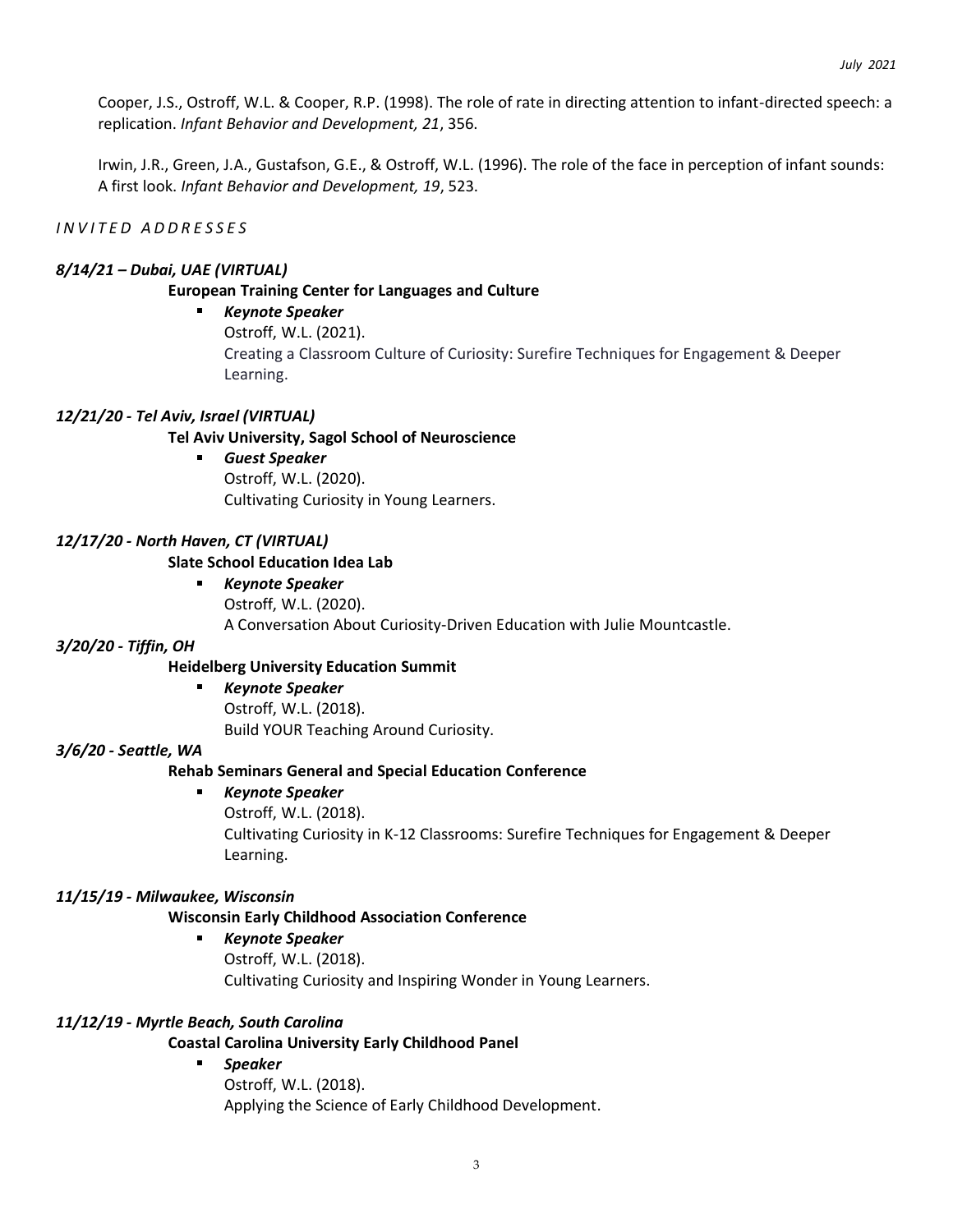## *2/15/19 - Madison, Wisconsin*

# **Wisconsin Child Care Administrators Association Annual Conference:**

*Keynote Speaker* Ostroff, W.L. (2018). Curiosity In Young Learners.

## *5/2/18 - Healdsburg, California*

# **Live Oak Preschool**

*Parent Workshop Leader* Ostroff, W.L. (2018). What Parents Need to Know: Brain Science & Curiosity.

# *4/27/18 – San Francisco, California*

## **San Francisco Friends School**

*Workshop Leader* Ostroff, W.L. (2018). Cultivating Children's Learning & Curiosity.

## *2/15/18 - Los Altos, California*

## **Foothill College Humanities Lecture Series**

*Lecture Series Speaker*  $\blacksquare$ Ostroff, W.L. (2018). Cultivating Curiosity: The Art of Engaging Students

## *2/6/18 – Elko, Nevada*

## **Northeastern Nevada Regional Professional Development Program Teacher Academy**

#### *Keynote Speaker*  $\blacksquare$

Ostroff, W.L. (2018). Cultivating Children's Learning & Curiosity.

## *2/2017 – Madison, Wisconsin*

## **Preserving Early Childhood Conference**

- *Keynote Speaker*
	- Ostroff, W.L. (2017). Understanding How Young Children Learn.

## *2/2017 – San Francisco, California*

# **LEARNING AND THE BRAIN / THE SCIENCE OF STUDENT LEARNING**

#### a. *Keynote Speaker*

Ostroff, W.L. (2017).

Cultivating Curiosity in the K-12 Classroom: How to Foster Engagement, Exploration and Experimentation for Deeper Learning.

# *9/2016 – Blacksburg, Virginia*

# **VIRGINIA TECH DEPARTMENT OF PSYCHOLOGY**

# *Distinguished Alumni Address*

Ostroff, W.L. (2016). Academic Border Crossing: Integrating the Science of Development and Cognition into the Practice of Teaching and Learning.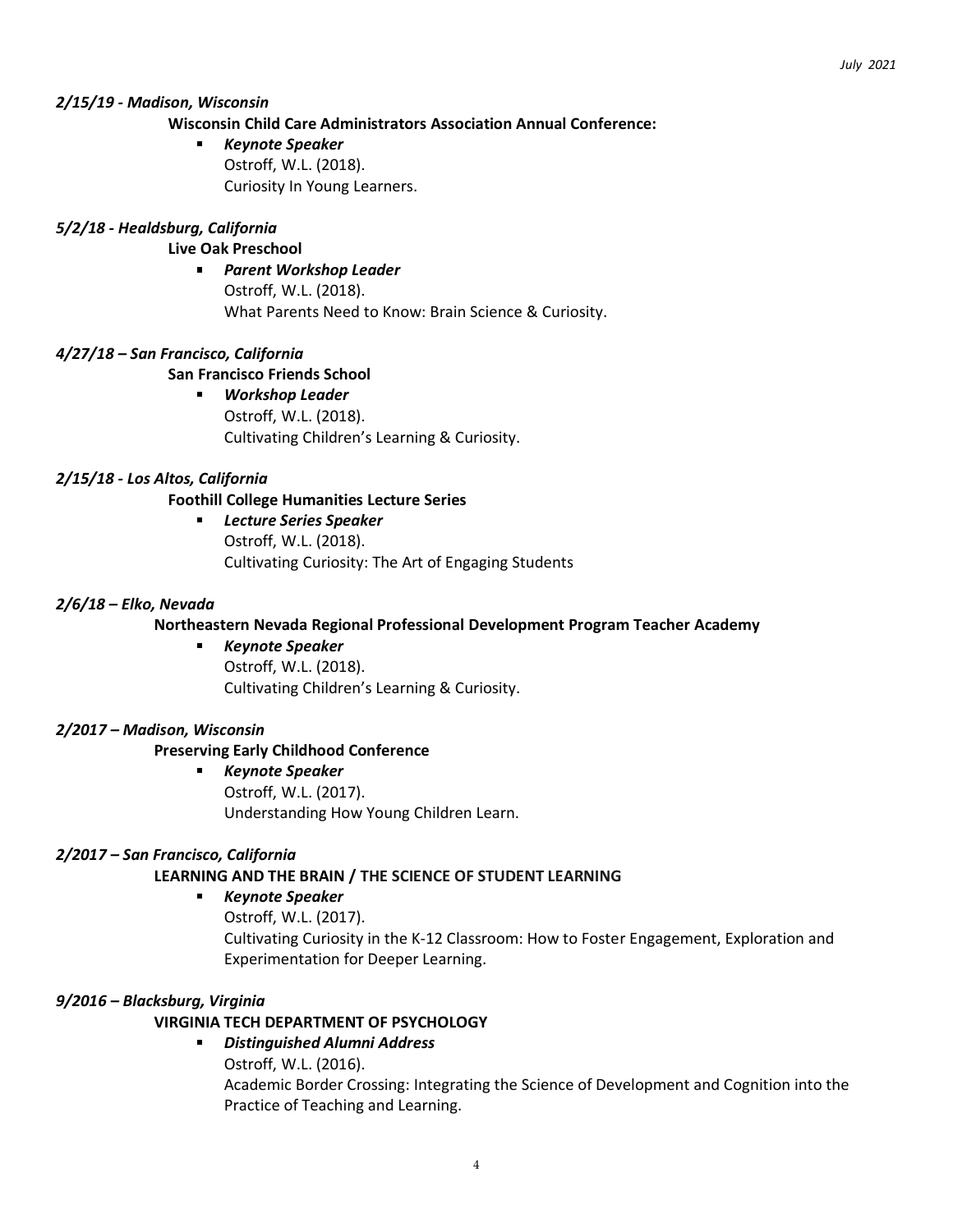# *8/2016 – Georgetown, Texas*

## **SOUTHWESTERN UNIVERSITY FALL FACULTY CONFERENCE**

*Keynote Speaker* Ostroff, W.L. (2016). Giving Students Voice and Agency in Our Courses.

## *2/2016 – San Francisco, California*

# **LEARNING AND THE BRAIN / SHAPING STUDENT MINDSETS: PROMOTING ACADEMIC ATTITUDES, PERSISTENCE AND PERFORMANCE**

*Keynote Speaker*  $\mathbf{r}$ Ostroff, W.L. (2016). Engaging Brains: Children's Motivation from a Developmental Science Perspective.

#### *2/2015 – San Francisco, California*

## **LEARNING AND THE BRAIN CONFERENCE / ENGAGING MINDS**

*Keynote Speaker*  $\blacksquare$ Ostroff, W.L. (2015). Born to Learn: A Developmental Science Perspective on Situated Cognition.

#### *12/2014 – New York, New York*

## **TALK ZONE RADIO: EDUCVIII**

*Interviewee* Ostroff, W.L. (2014). Movement Facilitates Learning.

### *11/2014 – Washington, DC*

## **ASCD WHOLE CHILD VISION IN ACTION AWARD**

*Panelist* Ostroff, W.L. (2014).

Harnessing Developmental Science Findings within the Classroom.

#### *4/2014 – Wellesley, Massachusetts*

# **ANNUAL ANNA AND SAMUEL PINANSKI LECTURE AT PFORZHEIMER LEARNING & TEACHING CENTER OF WELLESLEY COLLEGE**

# *Invited Speaker - 100th Anniversary of the Wellesley College Children's Lab School* Ostroff, W.L. (2014).

Motivating and Engaging Learners from a Developmental Science Perspective.

#### *11/2013 – Boston, Massachusetts*

## **LEARNING AND THE BRAIN CONFERENCE / ENGAGING MINDS**

#### $\blacksquare$ *Keynote Speaker*

Ostroff, W.L. (2013). Children are Born to Learn: Motivation and Engagement from a Developmental Science Perspective.

#### *8/2013 – Washington, DC*

## **ASCD ENGAGEMENT & MOTIVATION SERIES**

*Webinar Speaker* Ostroff, W.L. (2013).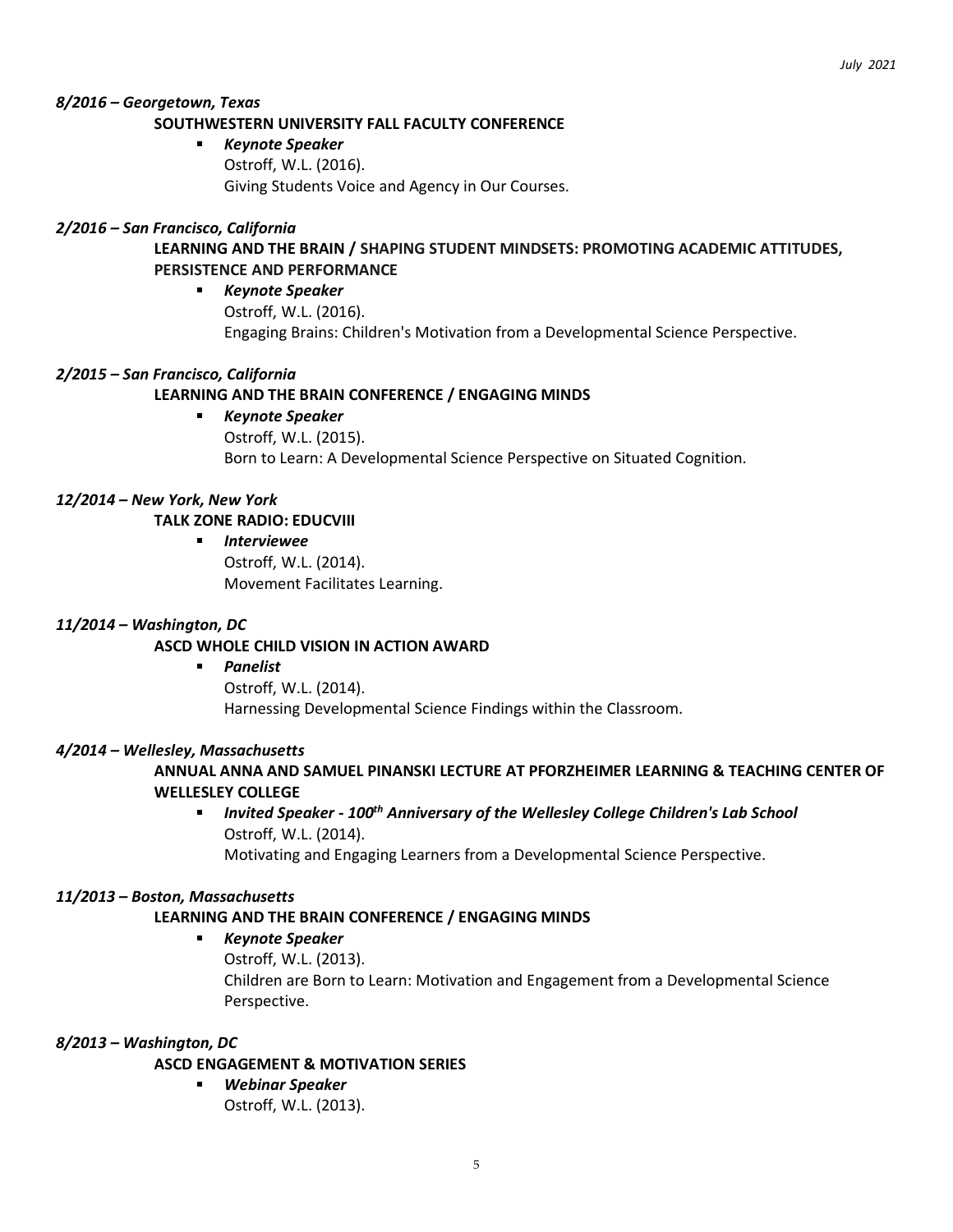Children are Born to Learn: Motivation and Engagement from a Developmental Science Perspective.

## *5/2013 – Washington, DC*

### **ASCD WHOLE CHILD VIRTUAL CONFERENCE**

#### *Webinar Speaker*  $\mathbf{r}$

Ostroff, W.L. (2013). Understanding How Young Children Learn: Bringing the Science of Child Development to the Classroom.

## *3/2013 – Tokyo, Japan*

# **ANNUAL MEETING: JAPAN ASCD**

*Invited Speaker* Ostroff, W.L. (2013). Harnessing the Power of Children's Learning.

## *12/2012 – San Francisco, California*

## **MODERN TIMES BOOKSTORE & COLLECTIVE**

*Book Release Event*  $\blacksquare$ Ostroff, W.L. (2012). Understanding How Young Children Learn

## *7/2012 – Milton, Massachusetts*

## **CURRY COLLEGE EARLY CHILDHOOD EDUCATION CENTER**

#### $\blacksquare$ *Workshop Presenter*

Ostroff, W.L. (2012). Understanding How Young Children Learn: Bringing the Science of Child Development to the Classroom

#### *6/2012 – Florence, Italy*

## **PEDAGOGY, POSTMODERNISM & ITALIAN POLITICAL THOUGHT SEMINAR**

#### $\mathbf{r}$ *Invited Speaker*

Ostroff, W.L. (2012). Teaching as a Revolutionary Activity: Paulo Freire, bell hooks and Antonio Gramsci

#### *4/2011 – Keene, New Hampshire*

#### **ANTIOCH UNIVERSITY DEPARTMENT OF EDUCATION & INTEGRATED LEARNING**

#### *Invited Speaker*

Ostroff, W.L. (2011). Using Psychological Science Findings to Inform Classroom Learning: Motivation, Attention, Perception and Metacognition.

# *10/2010 – Northampton, Massachusetts*

## **SMITH COLLEGE CAMPUS SCHOOL**

*Invited Speaker* Ostroff, W.L. (2010). Understanding Children's Learning.

#### *10/2003 – Rohnert Park, California*

**CAMPUS CLIMATE COMMITTEE, SONOMA STATE UNIVERSITY**

*Invited Speaker*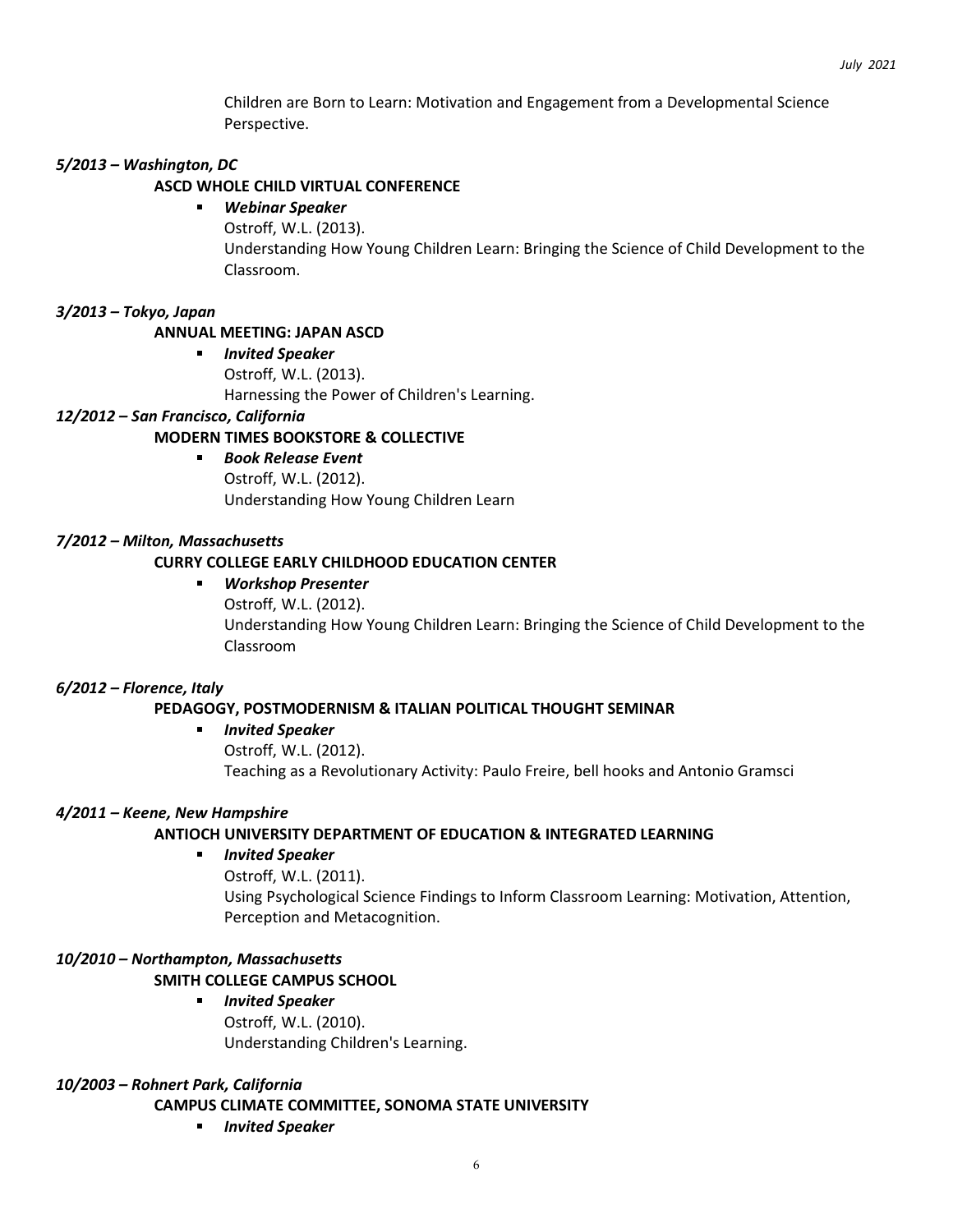Velásquez-Andrade, E., Hurtado, S. Ostroff, W.L. & Rodriguez, R. (2003). First Generation, Low-Income Undergraduate Students at Sonoma State: Factors and Characteristics Supporting Their Academic Success.

## *2/2003 – Rohnert Park, California*

## **EDUCATIONAL MENTORING TEAM (EMT), SONOMA STATE UNIVERSITY**

### *Invited Speaker*

Velásquez-Andrade, E., Hurtado, S. Ostroff, W.L. & Rodriguez, R. (2003). First Generation, Low-Income Undergraduate Students at Sonoma State: Factors and Characteristics Supporting Their Academic Success.

## *7/2002 – Leipzig, Germany*

## **MAX PLANCK INSTITUTE FOR EVOLUTIONARY ANTHROPOLOGY**

#### *Invited Speaker*

Ostroff, W.L. (2013). The Impact of Prosody on Infant's Native Speech Perception.

### *G R A N T S , H O N O R S & A W A R D S*

#### *5/2021*

**Office of Research and Sponsored Programs (ORSP) Research, Scholarship and Creative Activity Program (RSCAP) Grant**

> Buyout fellowship awarded by Sonoma State University, for work on book, *Empowering Young Children: How to Breed Deep Transformative Learning for a Socially Just World.* New York, NY: Routledge. May, 2021.

#### *8/2020 – 8/2021*

#### **Association of American Colleges &Universities, Institute for ePortfolios**

- Selected to participate in inaugural institute
- $\blacksquare$ Team Lead

#### *3/2020*

#### **Teagle Foundation, The College Futures Foundation Grant**

Sonoma State University Faculty Learning Community Hutchins School of Liberal Studies Curricular Redesign (\$10,000), Co-PIs: Wendy Ostroff & Kevin Nguyen.

#### *9/2016*

#### **Distinguished Alumni Award**

Honored by the Virginia Tech Department of Psychology, September, 2016.

#### *4/2006*

#### **Dedicated & Inspirational Educator Award**

Honored by the Sonoma State University Student Alumni Ambassadors as an Outstanding Teacher, April 10, 2006.

### *11/2002*

#### **Exceptional Teacher Award**

Honored by the Sonoma State University Order of Omega Honorary Society Pi Epsilon Chapter as an Exceptional Teacher, November 12, 2003.

#### *5/2002*

## **Sonoma State University Woman Student Leader of the Year Mentor**

Honored as mentor to Hutchins students nominated for Woman Student Leader of the Year, March 29, 2001.

*5/2001*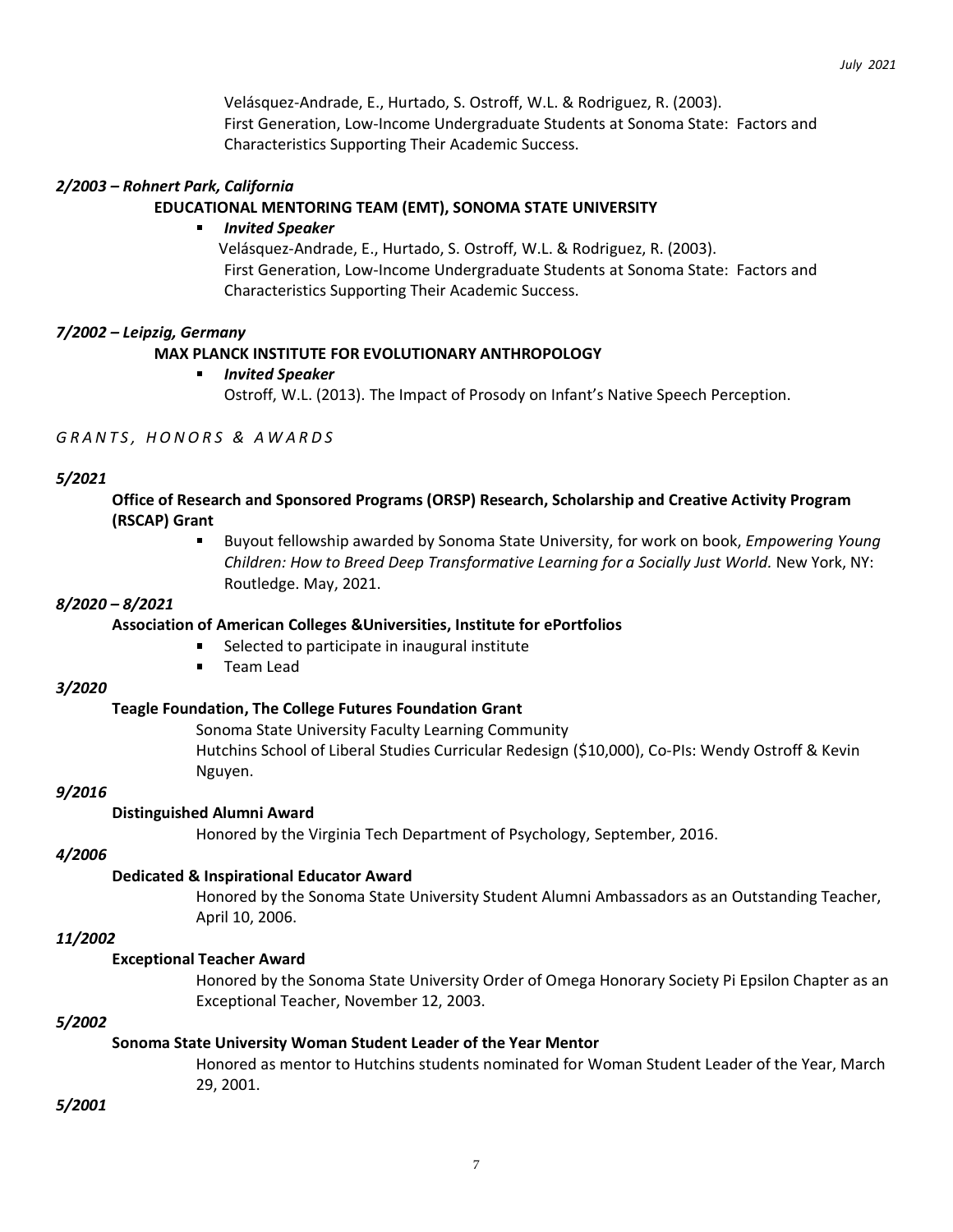# **Office of Research and Sponsored Programs (ORSP) Research, Scholarship and Creative Activity Program (RSCAP) Grant**

Awarded by Sonoma State University, for work on EOP research project, *First Generation, Low-Income Undergraduate Students at Sonoma State: Factors and Characteristics Supporting Their Academic Success*, April, 2003.

# *5/2001*

# **Office of Research and Sponsored Programs (ORSP) Research, Scholarship and Creative Activity Program (RSCAP) Summer Fellowship**

Awarded by Sonoma State University, to complete research and manuscripts for publication.

# *12/1999*

# **American Psychological Association (APA) Dissertation Research Award**

 $\blacksquare$ Awarded for Doctoral Dissertation research by the Science Directorate of the American Psychological Association.

# *8/1999*

# **Graduate Research Development Project Grant**

Awarded for Doctoral Dissertation research by the Graduate Student Assembly of Virginia  $\blacksquare$ Polytechnic Institute and State University.

## *4/1999*

# **15th Annual Virginia Tech Research Symposium Award**

Awarded for excellence in the division of Social Science Research

# *1/1998*

# **Graduate Research Development Project Grant**

Awarded for Master's Thesis research by the Graduate Student Assembly of Virginia Polytechnic  $\blacksquare$ Institute and State University.

# *C O N F E R E N C E / P R O F E S S I O N A L M E E T I N G P R E S E N T A T I O N S*

# *6/23/21 - VIRTUAL*

# **ASCD Annual Conference: Empowered and Connected:**

## *Presentation*

 $\blacksquare$ 

Ostroff, W.L. (2020). Empowering Young Children Using Dialogue: Tools for Giving Kids a Voice and Undoing Oppression.

## *4/8/21 - VIRTUAL*

# **Slate School Education Idea Lab Virtual Summit:**

## *Panel Presentation*

Focus on the Whole Child.

*Moderator*

The Power of Imagination and Curiosity.

# *4/8/21 - VIRTUAL*

# **Unite for Sight Global Health and Innovation Conference:**

#### $\blacksquare$ *Panel Presentation*

Beyond Imagining: The Power of Creativity in Innovation.

*Moderator*  $\blacksquare$ 

Beyond the Whole Child.

## *12/9/20 - VIRTUAL*

# **ASCD December Symposium:**

## *Presentation*

Ostroff, W.L. (2020). Deep Learning at a Distance: Teaching Young Children Remotely.

*9/29/20 – 10/1/20 - VIRTUAL*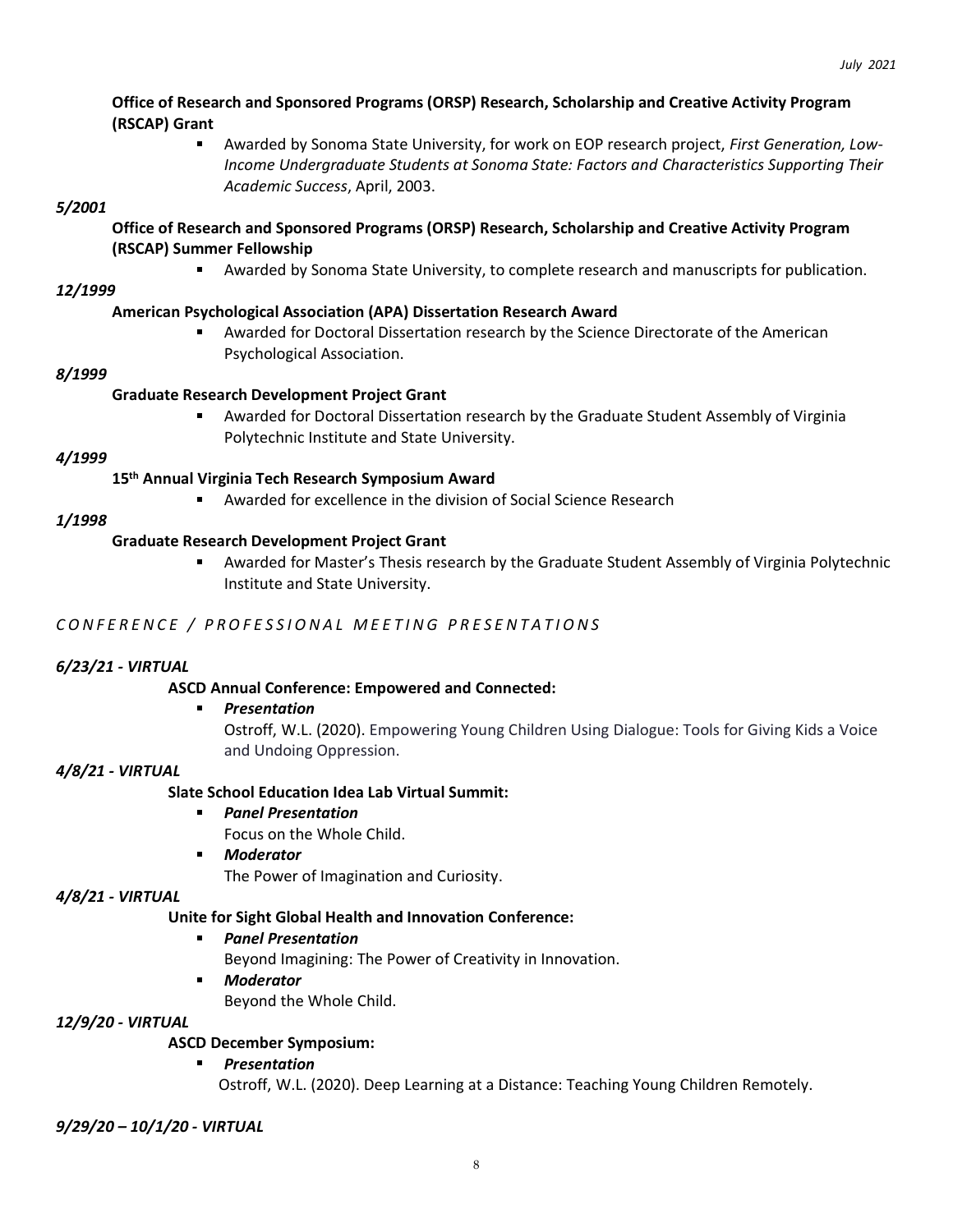## **Defining and Evidencing Student Curiosity and Creativity Symposium, Oxford University**

#### *6/10/20 - VIRTUAL*

#### **Slate School Idea Lab Education Idea Lab:**

*Panel Presentation*  $\blacksquare$ 

Imagining the Future of Education.

#### *5/21/20 - VIRTUAL*

**Slate School Idea Lab Education Idea Lab:**

#### *Panel Presentation*

A Deep Dive into Curiosity and Creativity.

### *5/3/19 - New York, New York*

### **Young Child Expo & Conference:**

#### *Presentation*

Ostroff, W.L. (2018). Cultivating Curiosity in Young Learners: Surefire Techniques for Cognitive & Socioemotional Growth.

## *3/2018 – Boston, Massachusetts*

## **ASCD Empower18 Conference**

a. *Presentation*

Ostroff, W.L. (2018). Are You Curious? Cultivating A Curiosity Classroom Based on Brain Science.

#### *3/2017 – Los Angeles, California*

#### **ANNUAL MEETING: ASSOCIATION FOR SUPERVISION AND CURRICULUM DEVELOPMENT**

#### *Presentation*

Ostroff, W.L. (2017). Cultivating Curiosity in K-12 Classrooms.

#### *3/2014 – Los Angeles, California*

## **ANNUAL MEETING: ASSOCIATION FOR SUPERVISION AND CURRICULUM DEVELOPMENT**

*Presentation*

Ostroff, W.L. (2014). Harnessing Developmental Science Findings within the Classroom.

#### *8/2013 – Boston, Massachusetts*

## **ANNUAL ePORTFOLIO CONFERENCE: THE ASSOCIATION FOR AUTHENTIC, EXPERIENTIAL & EVIDENCE-BASED LEARNING (AAEEBL):**

#### *Presentation*

Cokely, C., Ostroff, W.L., Kean, P. & Smith, S. (2013). Engaging Faculty in Integrative Learning & Authentic Assessment using ePortfolios.

#### *3/2013 – Chicago, Illinois*

#### **ANNUAL MEETING: ASSOCIATION FOR SUPERVISION AND CURRICULUM DEVELOPMENT**

#### *Presentation/Workshop Chair*

Ostroff, W.L. (2013).

Understanding How Young Children Learn: Bringing the Science of Child Development to the Classroom.

#### *3/2012 – Philadelphia, Pennsylvania*

#### **ANNUAL MEETING: ASSOCIATION FOR SUPERVISION AND CURRICULUM DEVELOPMENT**

## *Presentation*

Ostroff, W.L. (2012). Understanding Children's Learning: Bringing the Science of Child Development to the Classroom.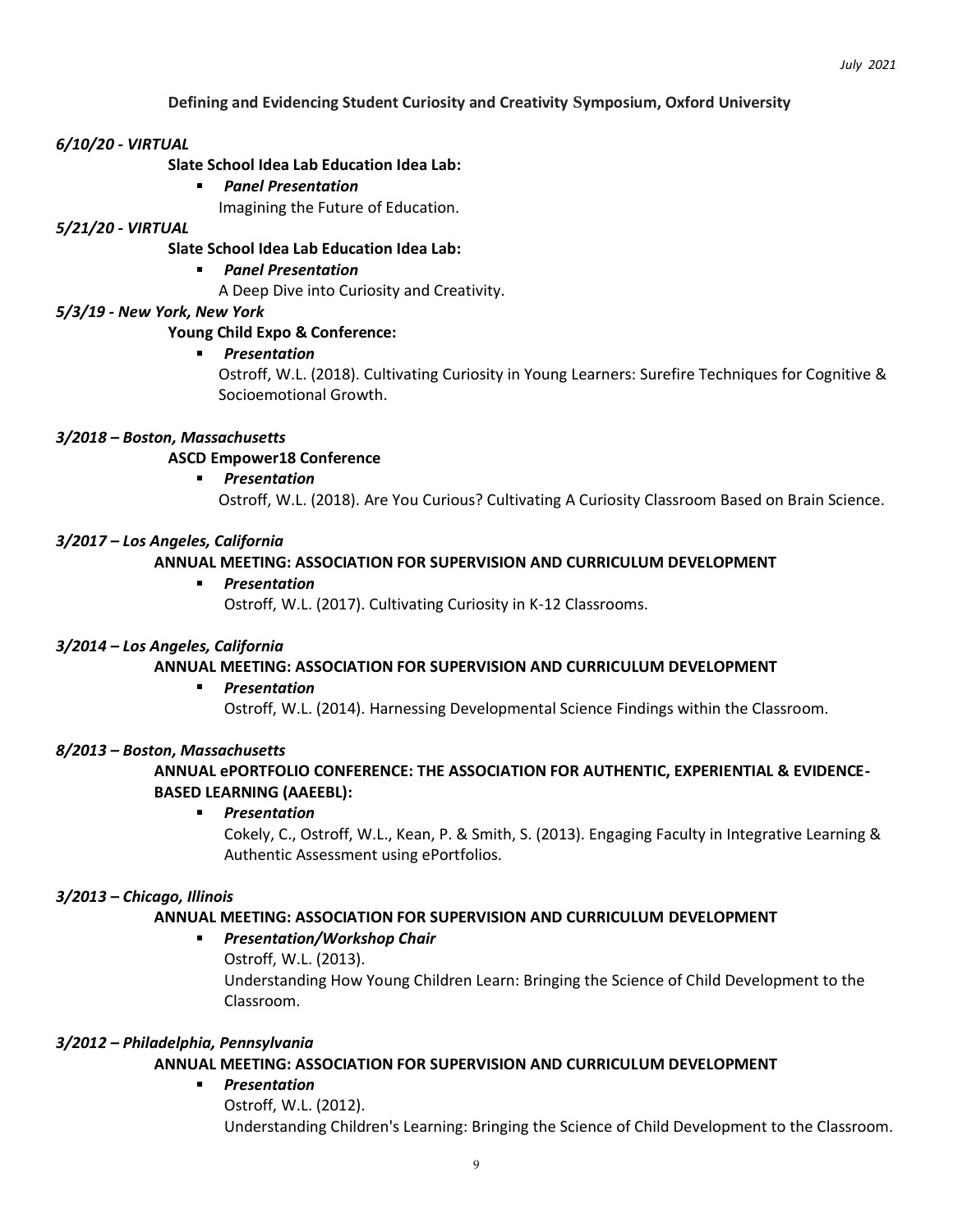## *3/2008 – Vancouver, British Columbia*

### **XVI BIENNIAL INTERNATIONAL CONFERENCE ON INFANT STUDIES**

### *Roundtable Discussion, Chair*

Ostroff, W.L., Cooper, J.S., & McIlreavy, M. (2008). Teaching Developmental Science.

#### *4/2007 – Boston, Massachusetts*

### **BIENNIAL MEETING: SOCIETY FOR RESEARCH IN CHILD DEVELOPMENT**

 $\blacksquare$ *Participant*

## *10/2005 – Vancouver, British Columbia*

# **INTERNATIONAL SOCIETY FOR THE SCHOLARSHIP OF TEACHING AND LEARNING ANNUAL CONFERENCE: COMMITMENT, COMMUNITY AND COLLABORATION**

*Panel Presentation, Chair* Ostroff, W.L., Reichard, D., Ottenhoff, J. (2005). Feeding the Feedback Loop: Self-Awareness about Teaching Self-Awareness.

#### *4/2005 – Atlanta, Georgia*

## **BIENNIAL MEETING: SOCIETY FOR RESEARCH IN CHILD DEVELOPMENT**

#### *Presentation*

Ostroff, W.L., Cooper, R.P., & Bhullar, N. (2005). Female Face and Voice Information Enhances Infants' Discrimination of Non-Native Speech Contrasts.

#### *10/2004 – Bloomington, Indiana*

#### **INTERNATIONAL SOCIETY FOR THE SCHOLARSHIP OF TEACHING AND LEARNING INAUGRUAL MEETING**

#### *Featured Panel Presentation*

Reichard, D., Feito, J., Ostroff, W.L., Axtell, M., & Greene, L. (2004). Framing and Understanding Student Learning in the Seminar.

 $\mathbf{r}$ *Presentation*

> Elmendorf, H., Ostroff, W.L. & Marx, M.S. (2004). Building Intellectual Playgrounds through Conversation and Reflection.

#### *6/2004 – Copenhagen, Denmark; St. Petersburg, Russia*

**DIS QUINTENNIAL INTERNATIONAL EDUCATORS CONFERENCE (IEC)**

*Participant*  $\mathbf{r}$ 

### *6/2004 – Palo Alto, California*

**SUMMER RESIDENCY: CARNEGIE ACADEMY FOR THE SCHOLARSHIP OF TEACHING AND LEARNING**

*Participant*

#### *5/2004 – Chicago, Illinois*

**XIV BIENNIAL INTERNATIONAL CONFERENCE ON INFANT STUDIES**

- *Conference Review Panel Duty*
- *Presentation*

Ostroff, W.L. (2004). Infancy Research and Critical Pedagogy: Toward a Scholarship of Teaching and Learning in Developmental Science.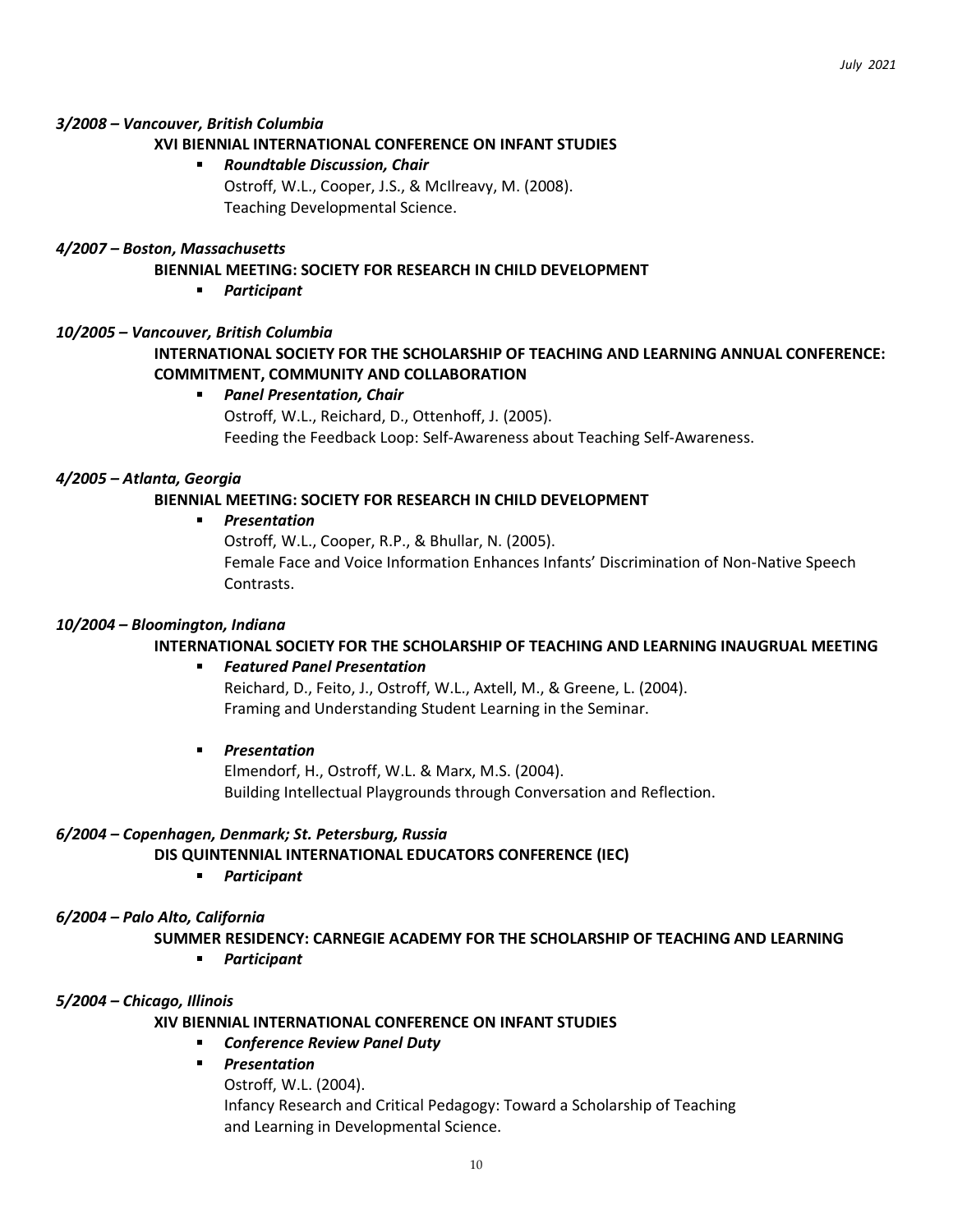## *4/2004 – Chicago, Illinois*

# **ASSOCIATION OF AMERICAN COLLEGES AND UNIVERSITIES MEETING: PEDAGOGIES OF ENGAGEMENT - NEW DESIGNS FOR LEARNING IN AND ACROSS THE DISCIPLINES**

#### *Presentation*

Marx, M., Berheid, C., Ostroff, W.L. & Greene, L. (2004). Engaging Students in Their Own Learning: Strategies for First-Year Seminars.

#### *3/2004 – San Diego, California*

**FIFTH COLLOQUIUM ON THE SCHOLARSHIP OF TEACHING AND LEARNING: BUILDING KNOWLEDGE, IMPROVING LEARNING**

#### $\mathbf{r}$ *Presentation*

Ostroff, W.L., Feito, J., Greene, L. & Harnish, J. (2004). Impact of Meta-Cognitive Reflection and Research on Student Learning.

#### *3/2004 – Crawfordsville, Indiana*

**CILA SCHOLARS / CARNEGIE CASTL FELLOWS SPRING WORKSHOP**

*Participant*

#### *1/2004 – Palo Alto, California*

**WINTER RESIDENCY: CARNEGIE ACADEMY FOR THE SCHOLARSHIP OF TEACHING AND LEARNING**

*Participant*

### *10/2003 – Crawfordsville, Indiana*

**CILA SCHOLARS / CARNEGIE CASTL FELLOWS FALL WORKSHOP**

*Participant*

#### *6/2003 – Palo Alto, California*

**SUMMER RESIDENCY: CARNEGIE ACADEMY FOR THE SCHOLARSHIP OF TEACHING AND LEARNING**

*Participant*

#### *3/2003 – Atlanta, Georgia*

**NINTH ANNUAL CONFERENCE OF THE ASSOCIATION OF CORE TEXTS AND COURSES: THE PLACE OF CORE TEXTS**

*Presentation*

Ostroff, W.L. & M'Panya (2003). *The God of Small Things*: Responding to Challenges in The Modern World.

#### *4/2003 – Tampa, Florida*

#### **BIENNIAL MEETING: SOCIETY FOR RESEARCH IN CHILD DEVELOPMENT**

 $\blacksquare$ *Participant*

#### *4/2002 – Toronto, Canada*

#### **XIII BIENNIAL INTERNATIONAL CONFERENCE ON INFANT STUDIES**

#### *Presentation*   $\mathbf{r}$

Cooper, J.S., Ostroff, W.L. & Cooper, R.P. (2002). Visual Stimulation Affects Infant Attention to Rate of Infant-Directed Speech.

#### *6/2001 – San Luis Obispo, California*

**CSU INSTITUTE FOR TEACHING AND LEARNING TEACHER-SCHOLAR SUMMER INSTITUTE**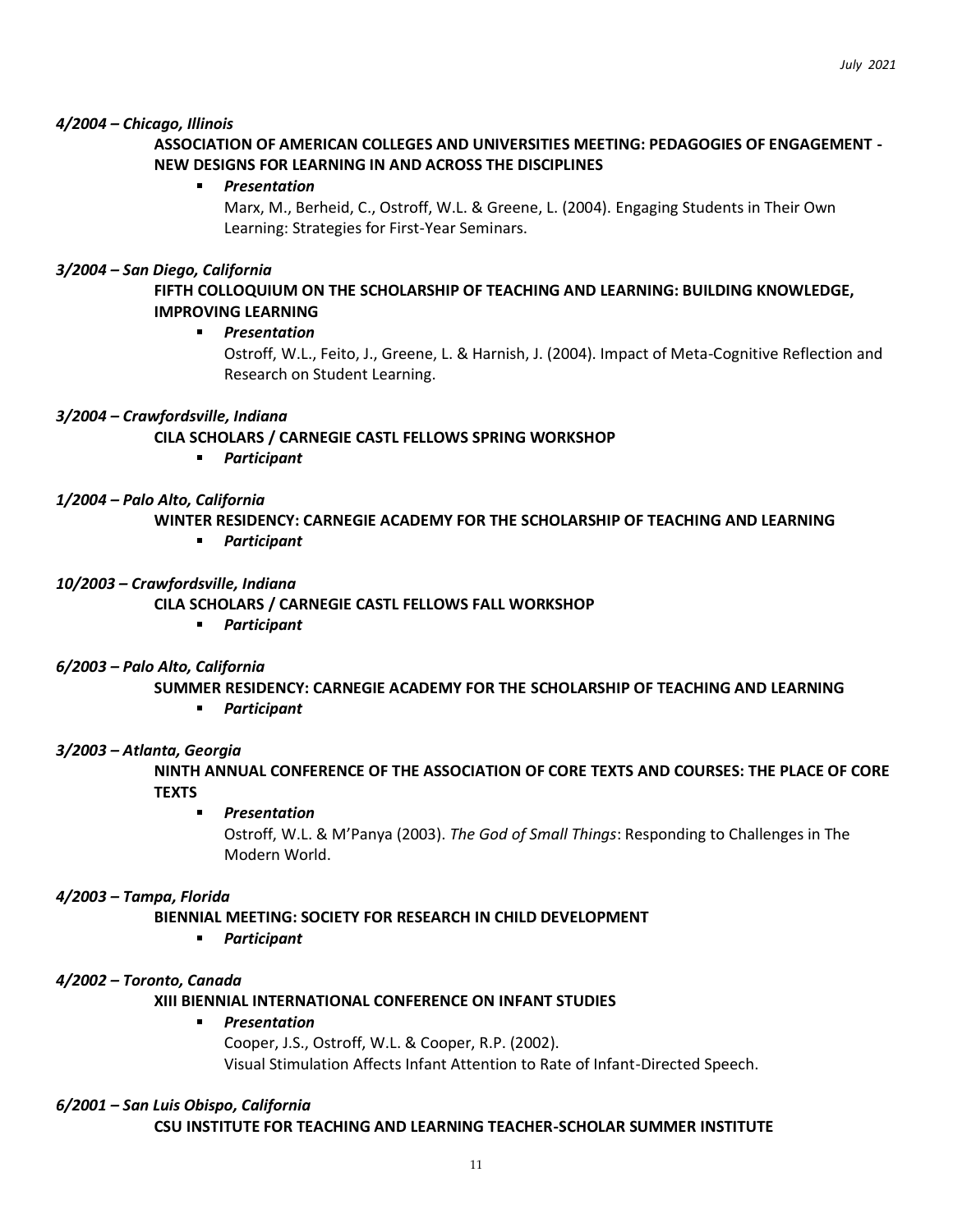#### $\blacksquare$ *Participant*

Publishing in the Scholarship of Teaching.

### *4/2001 – Minneapolis, Minnesota*

### **BIENNIAL MEETING: SOCIETY FOR RESEARCH IN CHILD DEVELOPMENT**

#### *Presentation*   $\blacksquare$

Ostroff, W.L. & Cooper, R.P. (2001). Female Voice Facilitates 11-Month-Old Infants' Nonnative Phoneme Discrimination.

### *7/2000 - Brighton, United Kingdom*

## **XIITH BIENNIAL INTERNATIONAL CONFERENCE ON INFANT STUDIES**

#### $\blacksquare$ *Presentation*

Cooper, R.P., Ostroff, W.L., Cooper, J.S. & Ward, C. (2000). The Usefulness of Looking Time as a Measure of Infants' Speech Preferences Throughout the First Postnatal Year.

## *Presentation*

Ostroff, W.L. & Cooper, R.P. (2000). The Role of Linguistic Information in Directing Infant Attention to Native-Language Infant-Directed Speech.

## *4/1999 - Albuquerque, New Mexico*

## **BIENNIAL MEETING: SOCIETY FOR RESEARCH IN CHILD DEVELOPMENT**

## *Presentation*

Ostroff, W.L. & Cooper, R.P. (1999).

The Perceptual Draw of Prosody: Infant-Directed Speech Within the Context of Declining Nonnative Phoneme Perception.

#### *4/1999 – Blacksburg, Virginia*

#### **15TH ANNUAL VIRGINIA TECH RESEARCH SYMPOSIUM**

#### *Presentation*

Ostroff, W.L. & Cooper, R.P. (1999).

The Perceptual Draw of Prosody: Infant-Directed Speech Within the Context of Declining Nonnative Phoneme Perception.

#### *5/1998 – Washington, DC*

## **10TH ANNUAL AMERICAN PSYCHOLOGICAL SOCIETY CONVENTION**

#### *Presentation*

Ostroff, W.L. & Cooper, J.S. (1998). Temporal Characteristics Influence Infant Attention to Infant-Directed Speech.

#### *4/1998 – Blacksburg, Virginia*

## **14TH ANNUAL VIRGINIA TECH RESEARCH SYMPOSIUM**

#### *Presentation*

Cooper, J.S., Ostroff, W.L. & Cooper, R.P. (1998). The Role of Rate in Directing Attention to Infant-Directed Speech: A Replication.

#### *4/1998 – Atlanta, Georgia*

#### **11TH BIENNIAL INTERNATIONAL CONFERENCE ON INFANT STUDIES**

*Presentation*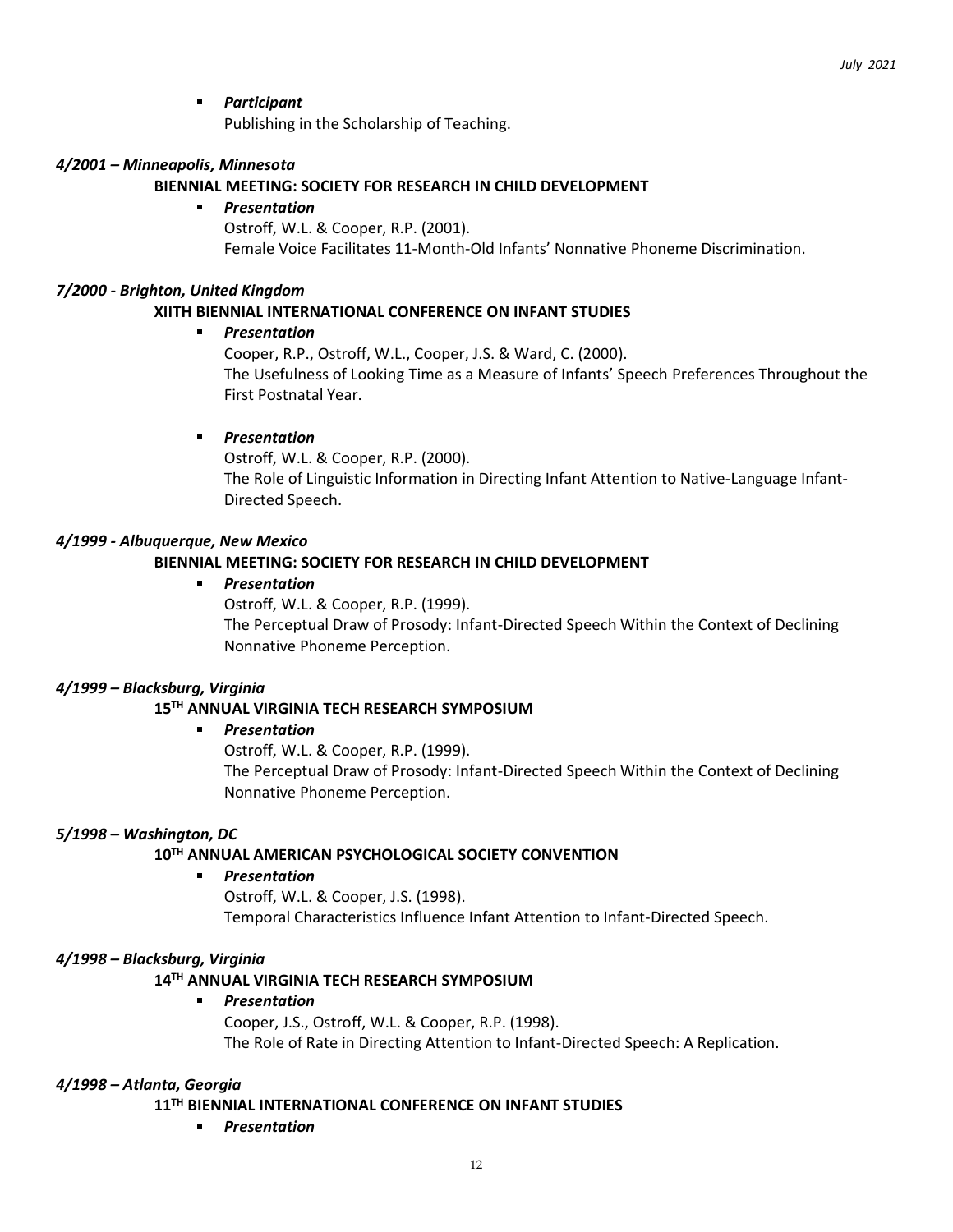Cooper, J.S., Ostroff, W.L. & Cooper, R.P. (1998). The Role of Rate in Directing Attention to Infant-Directed Speech: A Replication.

## *4/1996 – Providence, Rhode Island*

## **10TH BIENNIAL INTERNATIONAL CONFERENCE OF INFANT STUDIES**

#### *Presentation*  $\blacksquare$

Irwin, J.R., Green, J.A., Gustafson, G.E., & Ostroff, W.L. (1996). The Role of The Face in Perception of Infant Sounds: A First Look.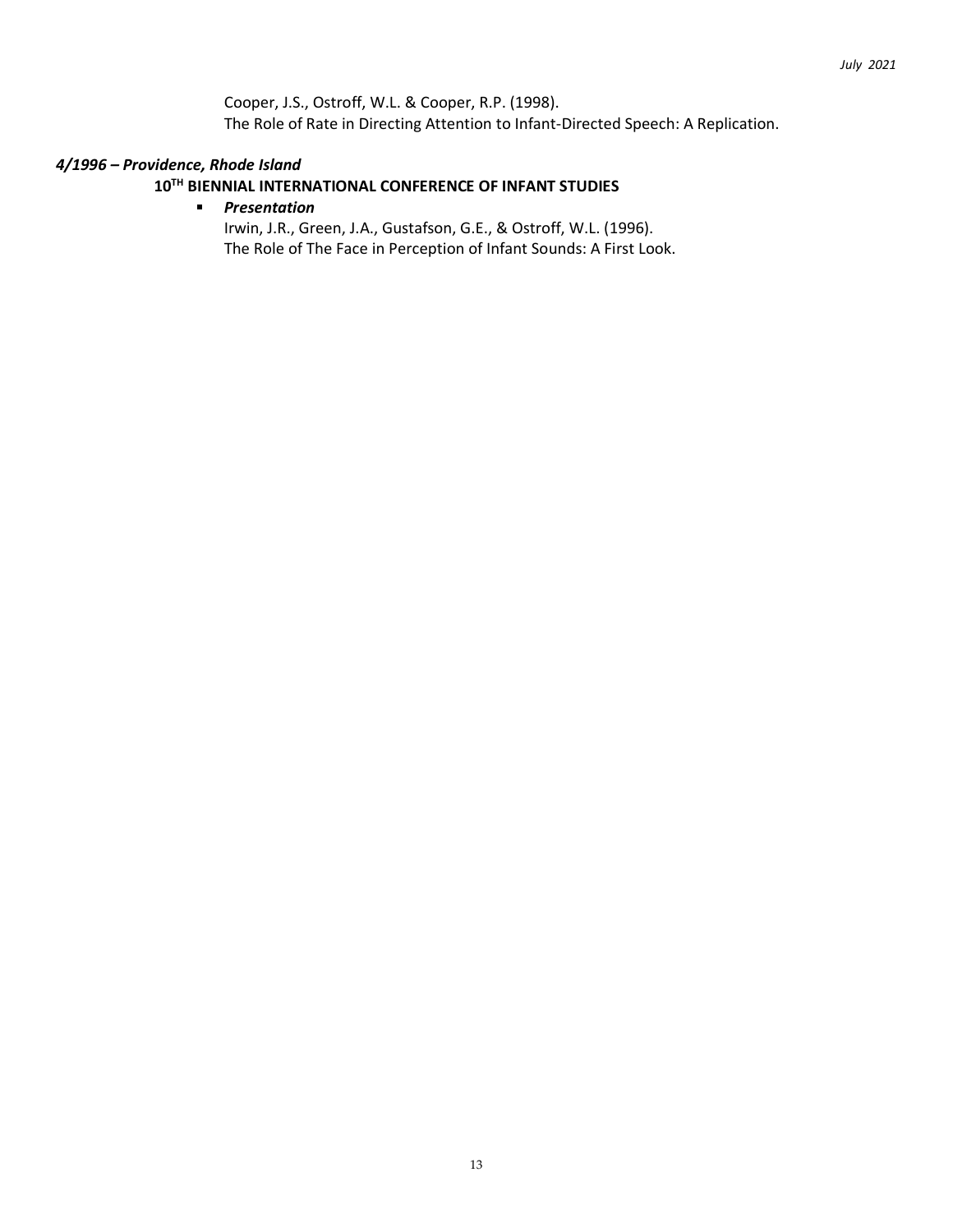### **T E A C H I N G** *C O U R S E S , D E S I G N E D & T A U G H T*

# *Department of Psychology/Program for the Advancement of Learning/Honors, Curry College*

**PSY 2050:** Experimental Psychology: Research Design & Analysis *(Spring 2012; Spring 2013)* **PAL 1190:** The Learning Process: Insights & Applications *(Fall 2011; Fall 2012)* **EXP 1005:** Exploring the Individual, Learning & Community *(Intersession 2013; Summer 2013)* **HON 1852:** First Year Honors Colloquium *(Fall 2013)* **HON 2001:** On the Road: Choices & Opportunities *(Fall 2013)*

## *Department of Education & Child Study, Smith College*

**EDC 238:** Educational Psychology *(Fall 2010)* **EDC 554:** Cognition & Instructional Design *(Fall 2010)*

## *Hutchins School of Liberal Studies, Sonoma State University*

**LIBS 100:** Explorations in Teaching *(Fall 2003)*

**LIBS 101:** The Human Enigma *(Fall 2000, Fall 2001, Fall 2002, Fall 2003, Fall 2004; Fall 2005; Fall 2016)*

**LIBS 102:** In Search of Self *(Spring 2001, Spring 2002; Spring 2007; Spring 2010; Spring 2016; Spring 2018)*

**LIBS 201:** Exploring the Unknown *(Fall 2007; Fall 2009; Fall 2014; Fall 2018; Fall 2019; Fall 2020; Fall 2021)*

**LIBS 202:** Challenge & Response in the Modern World *(Spring 2003, Spring 2005; Spring 2006; Spring 2008; Sp2017)*

**LIBS 302:** Introduction to Liberal Studies *(Sp 2001, Fall 2001, Fall 2002, Fall 2004; Fall 2006; Fall 2007)*

**LIBS 305:** The Hutchins Forum *(Fall 2003)*

**LIBS 320A:** Sex/Gender/Power *(Spring 2003, Spring 2005; Spring 2006; Spring 2007)*

**LIBS 320B:** The Biased Brain *(Fall 2014; Spring 2015; Spring 2019; Spring 2021)*

**LIBS 320B:** Machine as Metaphor *(Fall 2014; Spring 2015)*

**LIBS 320B:** Recreating Birth & Becoming *(Fall 2002)*

**LIBS 320B:** Memories & Mindfulness *(Fall 2000, Fall 2002)*

**LIBS 320B:** Comparative Approaches to Language Development *(Fall 2000)*

**LIBS 320D:** The Cinema of Wes Anderson: Discourses on Childhood & Nostalgia *(Fall 2018)*

**LIBS 320D:** Situated Selves: Identity and Otherness *(Spring, 2014; Spring 2019)*

**LIBS 320D:** Voices of Childhood *(Fall 2004; Spring 2005)*

**LIBS 320D:** Persuasion, Propaganda & Conformity *(Spring 2002, Spring 2004)*

**LIBS 320D:** Life Before Birth: The Prenatal Experience *(Spring 2001)*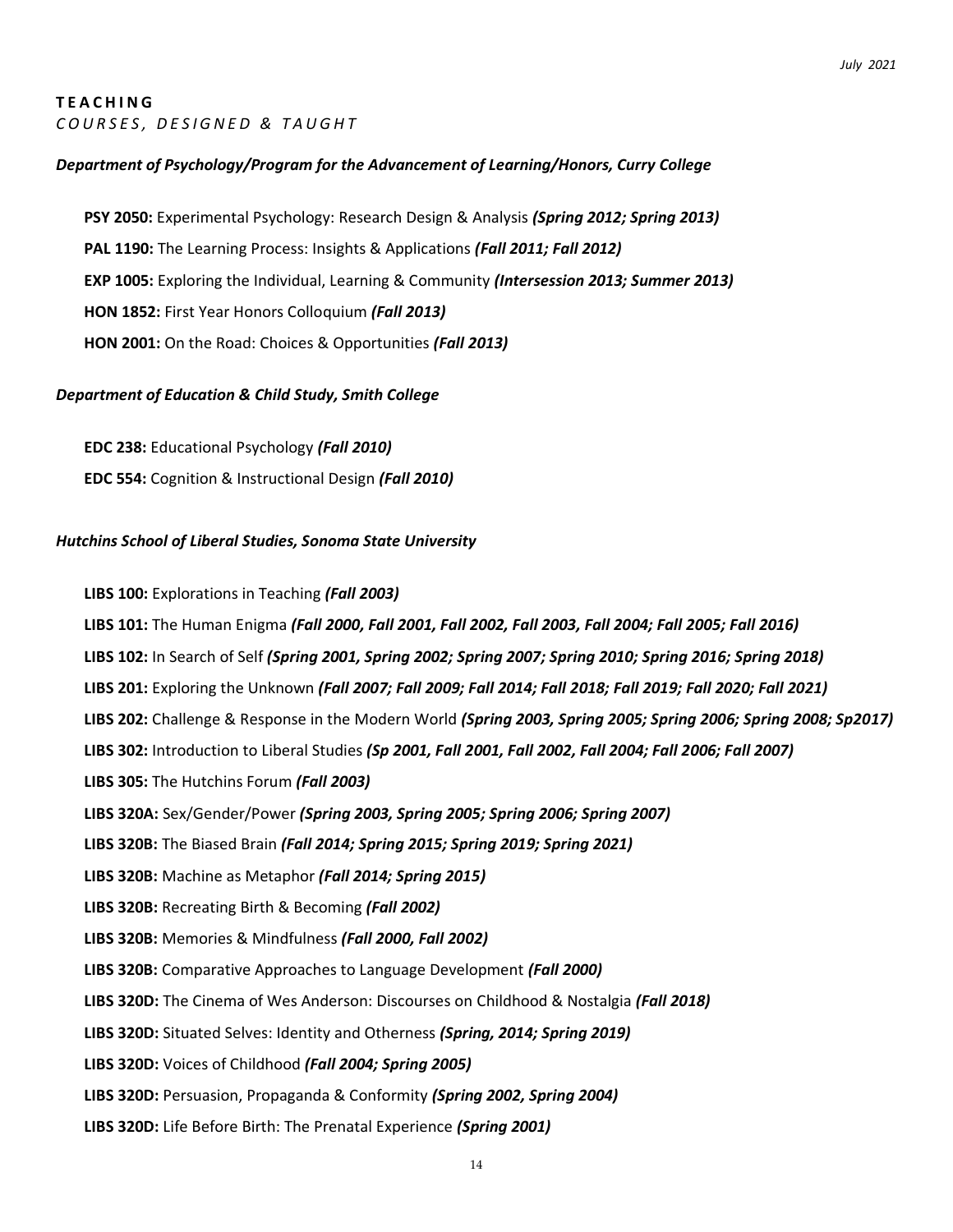**LIBS 320D:** Absurdity & Meaninglessness *(Fall 2005; Fall 2006; Fall 2009)* **LIBS 320D:** Remembering & The Representation of Reality *(Spring 2006)* **LIBS 320D:** Love & Desire *(Spring 2007; Spring 2008)* **LIBS 320D:** Dostoevsky's 'The Brothers Karamazov' *(Fall 2007; Fall 2019)* **LIBS 320D:** Madness & Civilization *(Spring 2010)* **LIBS 320D:** It's About Time! *(Fall 2017)* **LIBS 330:** Children Should Be Seen & Heard *(Fall 2005)* **LIBS 330:** The Child in Question *(Fall 2006; Spring 2008; Fall 2009; Spring 2010; Spring 2014; Fall 2020)* **LIBS 341:** Zephyr Publication *(Spring 2004, Spring 2005; Spring 2006)* **LIBS 402:** Senior Synthesis *(Spring 2002; Spring 2003; Fall 2006; Spring 2014)*

# *Student Designed Courses, Supervised: Hutchins School of Liberal Studies, Sonoma State University*

**LIBS 399:** Equity and Inequity in the Classroom and Beyond *(Spring 2004)* **LIBS 399:** Popped Culture: American Pop Culture *(Spring 2004)* **LIBS 399:** The American Dream *(Spring 2005)* **LIBS 399:** Immediate Theatre *(Fall 2005)* **LIBS 399:** AIDS: Constructs, People, Policy *(Spring 2006)* **LIBS 399:** Introduction to Escapism *(Spring 2007)*

## *Department of Psychology, Virginia Polytechnic Institute and State University*

**PSYC 2004:** Introductory Psychology *(Fall 1996)* **PSYC 2034:** Developmental Psychology *(Summer 1999, Fall 1999)* **PSYC 2094:** Principles of Psychological Research *(Spring 2000)*

# *G R A D U A T E C O M M I T T E E M E M B E R S H I P*

- $\blacksquare$ Jan Adair *(Chair)*, Project: *Environmental Toxin Education for Teens*, M.A. May 2005
- Kelly Noe *(Member)*, Project: *Civic Development for Sustainable Societies*, M.A. July 2005
- Chrissy Gruninger (*Chair*), Project: *Youth Body Awareness and Self-Concept*, M.A. May 2008  $\blacksquare$
- Maureen O'Connor *(Chair)*, Project: *The Mother-Infant Dyad & Public Policy*, M.A. March, 2009
- Nichole Clark *(Chair)*, Project: *Sustainable Career Choices for Teens*, M.A. May 2010  $\blacksquare$
- Loreen Theveny *(Chair)*, Project: *Counter Hegemony as Social Justice: Making Negatives into Positives*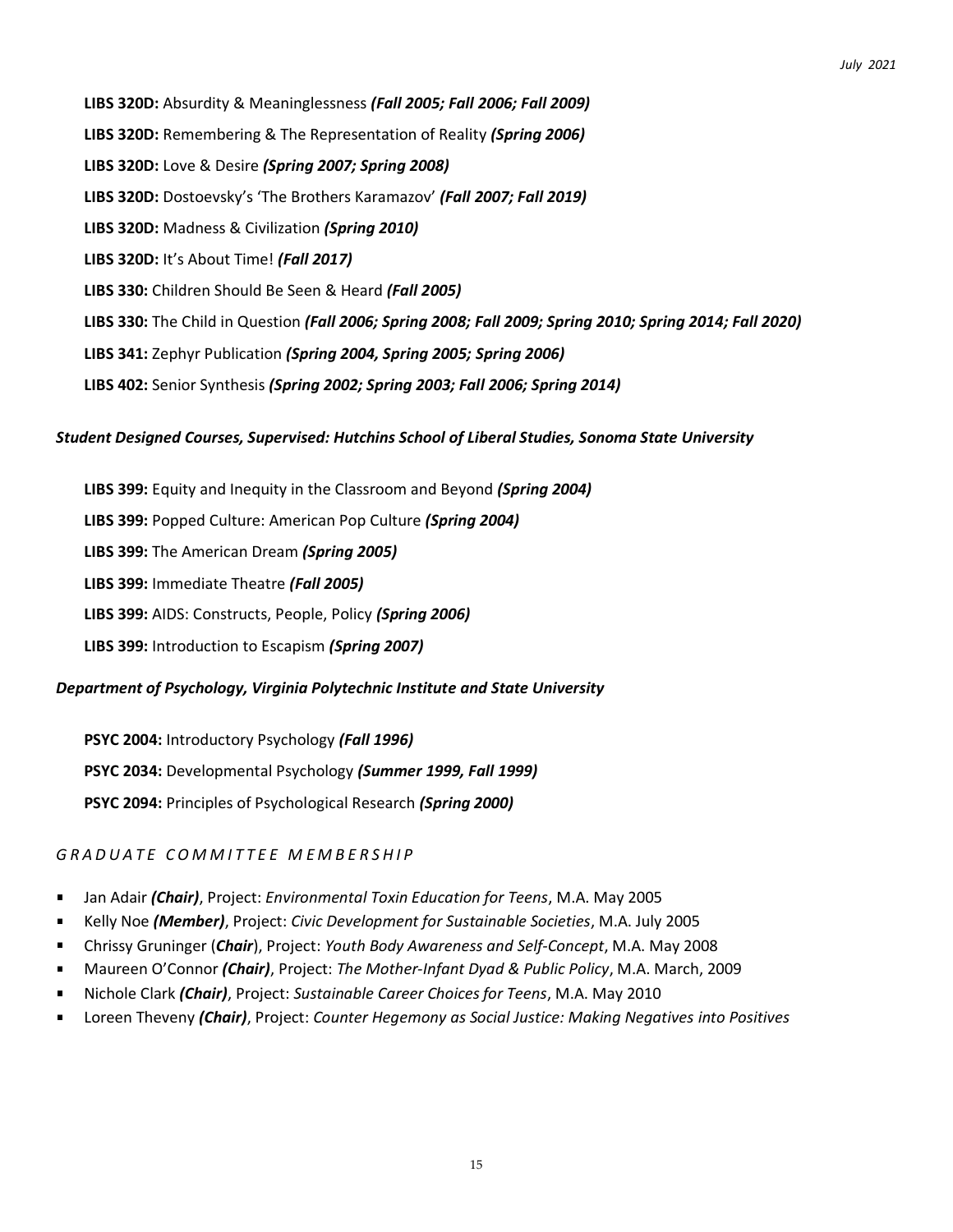## *D E P A R T M E N T A L S E R V I C E*

#### *Fall 2020*

Chair, Hutchins School of Liberal Studies Department Retention, Tenure and Promotion Committee, Sonoma State University

### *Fall 2019*

Chair, Hutchins School of Liberal Studies 50<sup>th</sup> Anniversary Steering Committee, Sonoma State University

### *Fall 2018 - Spring 2019*

Member, Hutchins School of Liberal Studies Department Retention, Tenure and Promotion Committee, Sonoma State University

Member, Hutchins School of Liberal Studies Department Search/Hiring Committee

## *Fall 2012 – Fall 2013*

Member, Curriculum Innovation Committee on Integrated Learning and Authentic Assessment, Curry College

## *Spring 2012 – Fall 2013*

Chair, Program for the Advancement of Learning ad hoc Committee on New Populations, Curry College

## *Spring 2012 – Fall 2013*

Member, Program for the Advancement of Learning Curriculum Committee, Curry College

### *Spring 2012 – Fall 2013*

Member, Program for the Advancement of Learning ad hoc Committee on New Initiatives, Curry College

#### *Fall 2007*

Participant Artist, Second Annual Hutchins Community Art Show

#### *Fall 2006 – Spring 2010*

Elected Member, Department Retention, Tenure and Promotion Committee

Founding Board Member, Hutchins Dialogue Center

#### *Fall 2005*

Participant, Arts & Humanities Showcase, Sonoma State University Open House

#### *Spring 2005 – Spring 2010*

Member, Hutchins Diversity Committee

Recruitment: Windsor High School – October 18, 2005; Roseland University Prep – May 2, 2007

#### *Spring 2005*

Participant Artist, First Annual Hutchins Community Art Show

Coordinator, Zephyr Art & Literary Journal Exhibition/Reception

#### *Fall 2004*

Revised Lower Division Portfolio Assessment tool

#### *Spring 2004 – Spring 2010*

Coordinator, Hutchins Study Away and Study Abroad Programs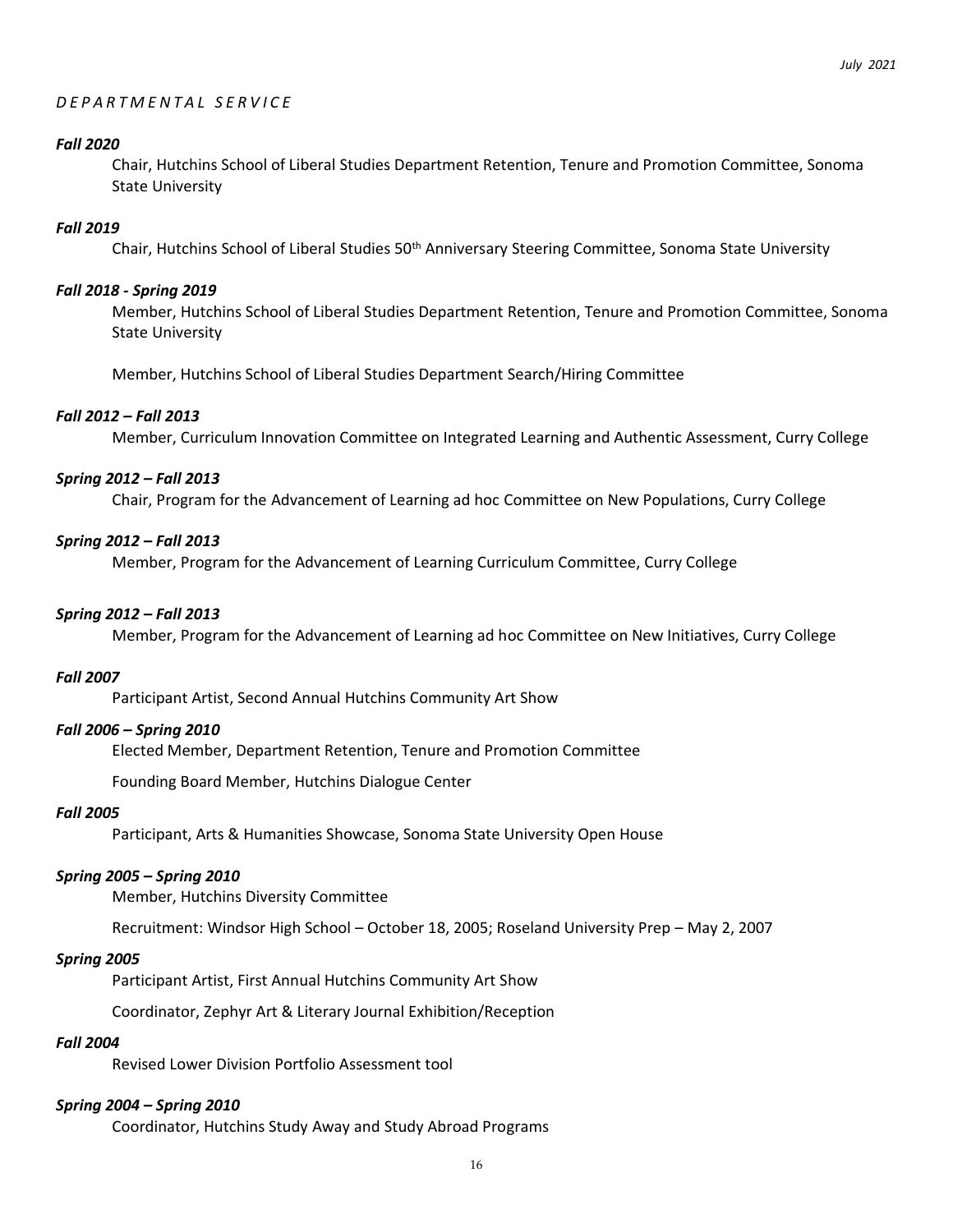#### *Spring 2004*

Coordinator, Hutchins Celebration of Learning Conference

#### *Fall 2003 – Spring 2010*

Faculty Advisor: Sonoma State University Student Coalition for Global Justice (SCGJ)

#### *Fall 2002- Spring 2010*

Faculty Advisor: Liberal Studies Association

Faculty Advisor: *Zephyr*, Hutchins Literary Journal Publication

Member: Hutchins Writing Committee

Member: Hutchins Alumni Development/Editorial Board

Member: Community Based Learning Committee

#### *Spring 2001- Spring 2010*

Active Board Member: Hutchins Institute for Public Policy Studies & Community Action

Faculty Advisor: Hutchins Track I Continuing Students

Member: Hutchins Public Relations (Brochure/Website Development) Committee

Member: Untenured New-Faculty Hiring Committee

#### *Fall 2000 – Spring 2019*

Member: Curriculum Planning Committees (*Liberal Studies 101, 102, 201 202*)

Member: Part Time Faculty Hiring Committee

Member: Hutchins Science Committee

#### *Fall 1997 – Spring 2000*

Undergraduate Advising Coordinator, Department of Psychology

**Virginia Polytechnic Institute and State University**: Blacksburg, VA

### *C O L L E G E / U N I V E R S I T Y S E R V I C E*

#### *Fall 2019 - Spring 2022*

Elected Member, Academic Senate of the California State University

Elected Member, Sonoma State University Academic Senate

Elected Member, Sonoma State University Executive Committee

#### *Fall 2020 – Spring 2021*

ASCSU Representative: CSU Institute for Teaching and Learning (ITL)

ASCSU Representative: Academic Preparation and Education Programs

#### *Spring 2018*

Elected Member, Search/Hiring Committee: Dean of Arts & Humanities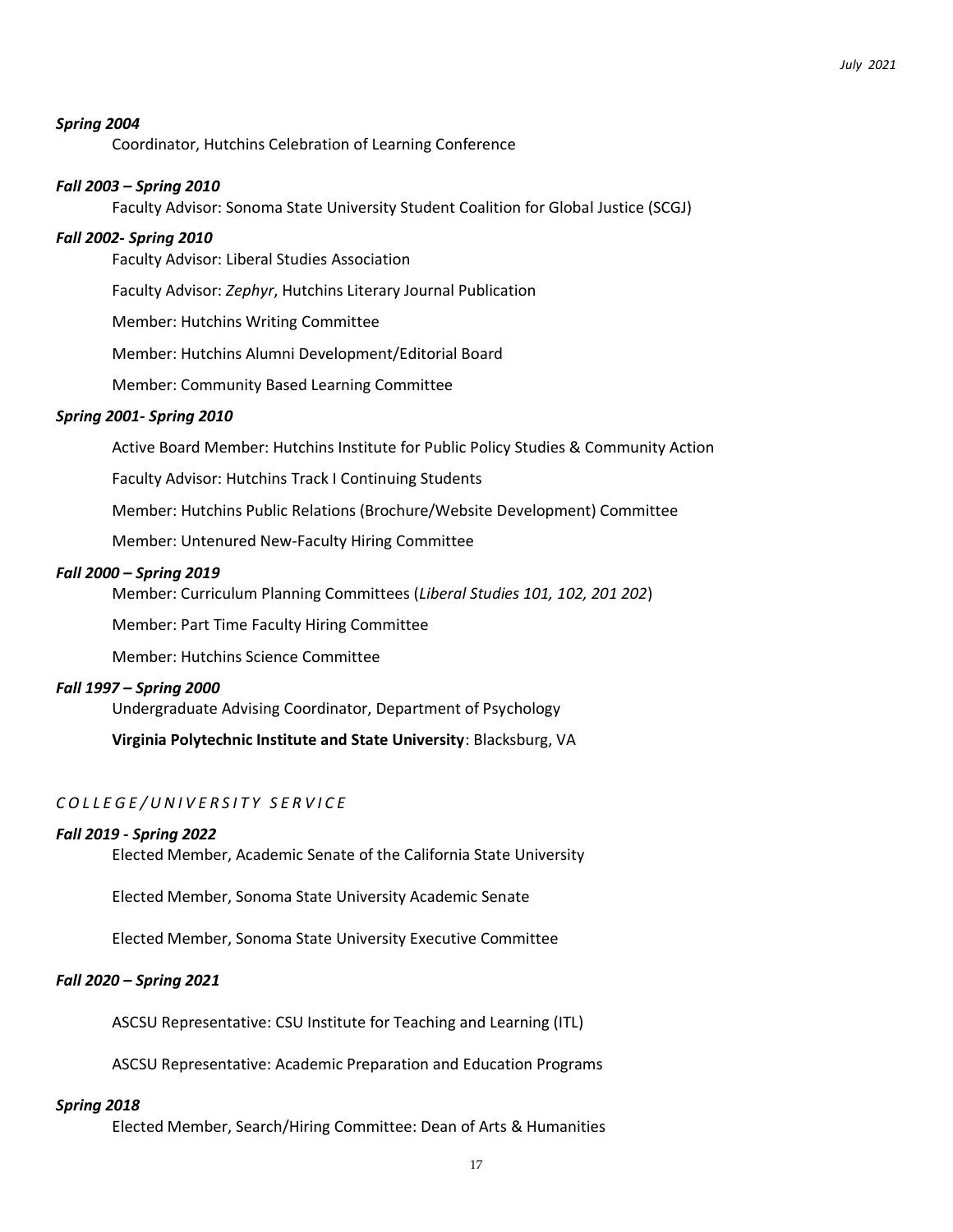### *Fall 2015 – Fall 2017*

School Representative: Sonoma State University General Education Subcommittee

#### *Fall 2013 – Fall 2014*

Elected Member, Curry College Undergraduate Curriculum Committee

#### *Spring 2012 – Spring 2013*

Appointed Member, Curry College Strategic Planning Task Force, Phase II

#### *Spring 2012 – Spring 2013*

Elected Member, Curry College Educational Technology Committee

#### *Spring 2012 – Spring 2013*

Elected Member, Curry College Early Childhood Center Advisory Board

#### *Spring 2006 – Spring 2010*

Elected School Representative: Sonoma State University General Education Subcommittee

### *Fall 2003 – Spring 2006*

Elected Chair: Sonoma State Academic Advising Subcommittee

#### *Spring 2002 – Spring 2006*

Elected Member: Sonoma State University Scholarship Committee

#### *Fall 2001 – Spring 2006*

Appointed Member: Interdepartmental Research Team - Identifying Factors and Characteristics Supporting the Retention of First-Generation, Low-Income Undergraduate Students.

#### *Fall 2001 – Spring 2006*

Elected Member: Sonoma State Academic Advising Subcommittee

#### *Fall 2000 – Spring 2008*

Reviewer: Project Censored

#### *Spring 2001*

Appointed Member: University Search Committee for Director of Counseling & Psychological Services

Attendant: Psychology Department faculty candidate presentations.

Presenter: Significant Learning Experience in PSYC 324: *Learning Moments*

Participant: Faculty discussion panel, *Talk About Teaching: Classroom Challenges*

#### *C O M M U N I T Y S E R V I C E*

#### *5/2019*

**Reviewer: University of Michigan Promotion, Tenure and Merit Committee** Flint, MI

#### *5/2015 - Present*

**Board Member: Foundation for Community Government & Entrepreneurship (FCGE)**